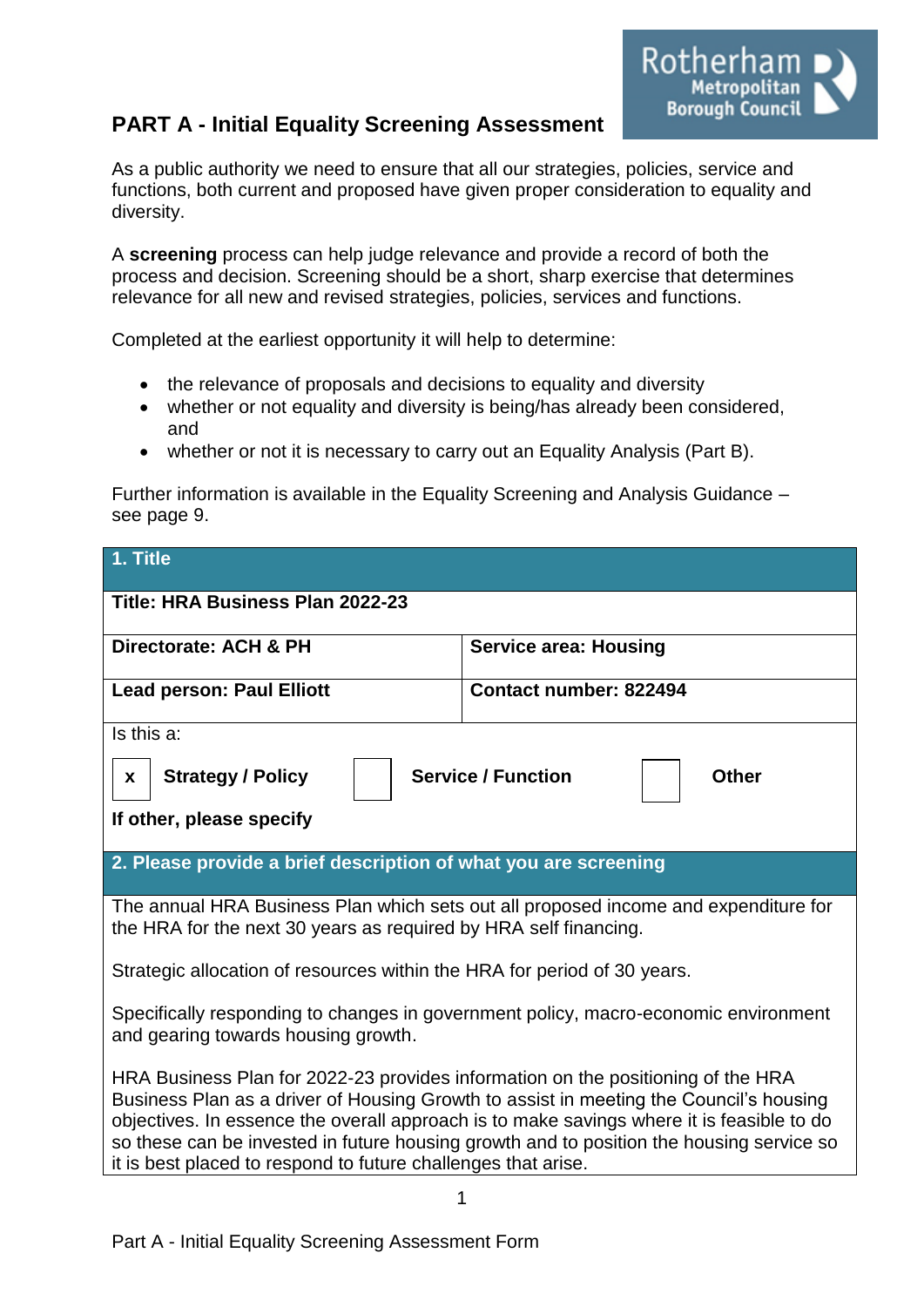Proposals are designed to ensure:

- There is a significant contribution to housing growth and support to the Council Plan.
- Whilst savings are made no action is taken that will undermine the Council's longerterm ability to react to changes.
- Provision is made to ensure there are sufficient resources available to invest in services where there is an identified need.
- The longer-term viability of the HRA business plan is maintained.
- Budgets remain flexible to react to any significant changes in property numbers currently expected or further government policy changes.
- No early repayment of debt is made.
- Commence delivery of work towards achieving net zero carbon.

#### **3. Relevance to equality and diversity**

All the Council's strategies/policies, services/functions affect service users, employees or the wider community – borough wide or more local. These will also have a greater/lesser relevance to equality and diversity.

The following questions will help you to identify how relevant your proposals are.

When considering these questions think about age, disability, sex, gender reassignment, race, religion or belief, sexual orientation, civil partnerships and marriage, pregnancy and maternity and other socio-economic groups e.g. parents, single parents and guardians, carers, looked after children, unemployed and people on low incomes, ex-offenders, victims of domestic violence, homeless people etc.

| <b>Questions</b>                                                         | <b>Yes</b>                | <b>No</b> |
|--------------------------------------------------------------------------|---------------------------|-----------|
| Could the proposal have implications regarding the                       | X                         |           |
| accessibility of services to the whole or wider community?               |                           |           |
| (Be mindful that this is not just about numbers. A potential to affect a |                           |           |
| small number of people in a significant way is as important)             |                           |           |
| Could the proposal affect service users?                                 | $\boldsymbol{\mathsf{x}}$ |           |
| (Be mindful that this is not just about numbers. A potential to affect a |                           |           |
| small number of people in a significant way is as important)             |                           |           |
| Has there been or is there likely to be an impact on an                  | X                         |           |
| individual or group with protected characteristics?                      |                           |           |
| (Consider potential discrimination, harassment or victimisation of       |                           |           |
| individuals with protected characteristics)                              |                           |           |
| Have there been or likely to be any public concerns regarding            | X                         |           |
| the proposal?                                                            |                           |           |
| (It is important that the Council is transparent and consultation is     |                           |           |
| carried out with members of the public to help mitigate future           |                           |           |
| challenge)                                                               |                           |           |
| Could the proposal affect how the Council's services,                    | $\boldsymbol{\mathsf{x}}$ |           |
| commissioning or procurement activities are organised,                   |                           |           |
| provided, located and by whom?                                           |                           |           |
| (If the answer is yes you may wish to seek advice from                   |                           |           |
| commissioning or procurement)                                            |                           |           |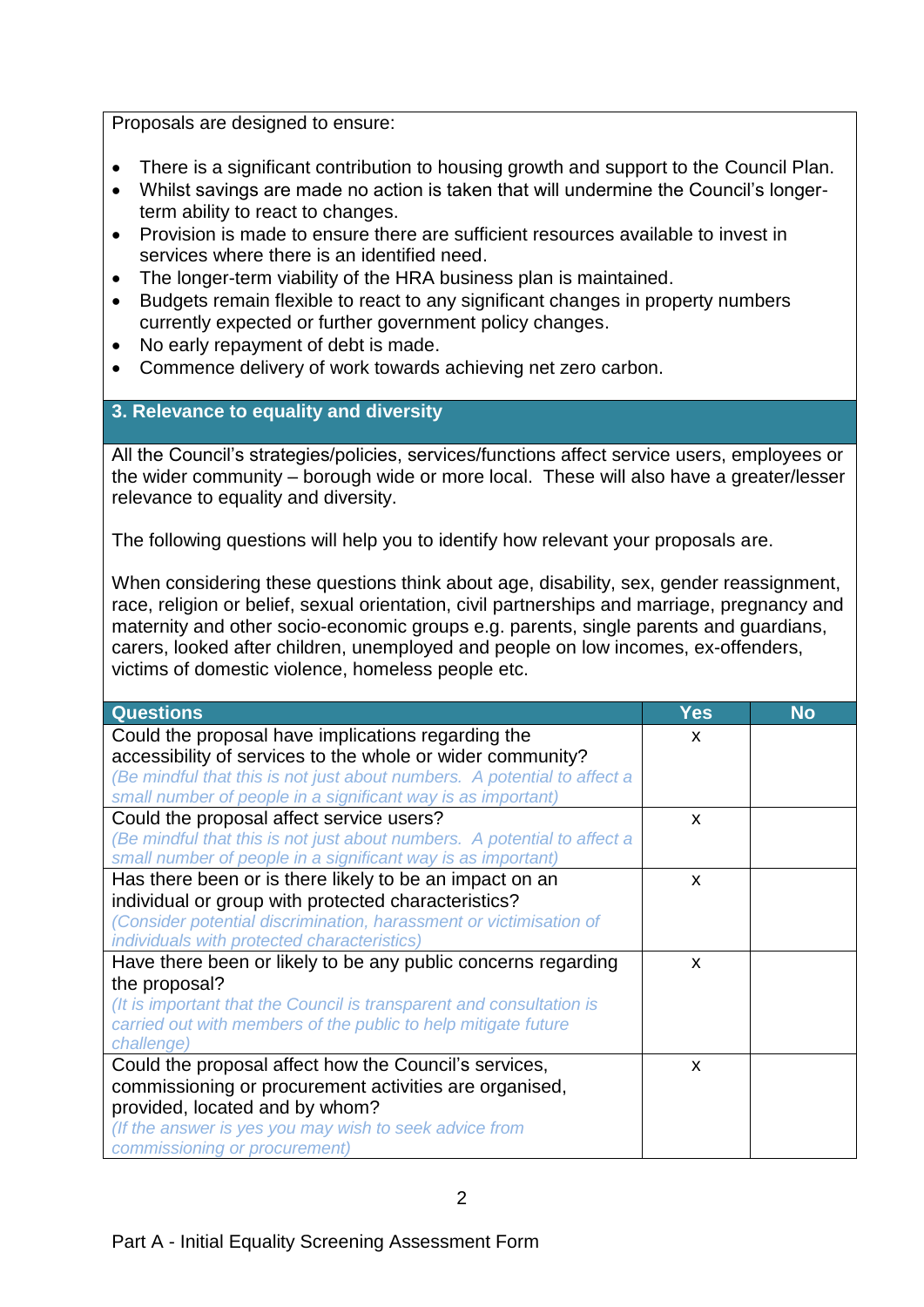| Could the proposal affect the Council's workforce or<br>employment practices?<br>(If the answer is yes you may wish to seek advice from your HR<br>business partner) | X |  |  |
|----------------------------------------------------------------------------------------------------------------------------------------------------------------------|---|--|--|
| If you have answered no to all the questions above, please explain the reason                                                                                        |   |  |  |
|                                                                                                                                                                      |   |  |  |
| If you have answered no to all the questions above please complete sections 5 and                                                                                    |   |  |  |

**6.**

If you have answered **yes** to any of the above please complete **section 4.** 

### **4. Considering the impact on equality and diversity**

If you have not already done so, the impact on equality and diversity should be considered within your proposals before decisions are made**.**

Considering equality and diversity will help to eliminate unlawful discrimination, harassment and victimisation and take active steps to create a discrimination free society by meeting a group or individual's needs and encouraging participation.

Please provide specific details for all three areas below using the prompts for guidance and complete an Equality Analysis (Part B).

### **How have you considered equality and diversity?**

The HRA Business plan reviews the proposed income and expenditure for the HRA over the next 30 years it therefore indirectly influences what services can be delivered for Council tenants.

The HRA Business Plan responds to some of the above concerns by maintaining investment in Tenant Involvement Services and the housing management teams to deal with issues of ASB, financial inclusion and engaging with under-represented groups.

The Business plan maintains investment in housing stock which allows investment in properties to install insulation, new heating systems etc. which tackle fuel poverty agenda.

The Business plan responds to the needs of communities for affordable housing through gearing funds towards building up to 1000 new properties over the next 6 years. The tenure, size and type of accommodation (including Disabled person units) has been informed by the Strategic Housing Market assessment.

The plan continues to invest over £1m in additional resources per year into front line housing services to support the most vulnerable tenants. These tenants will have equality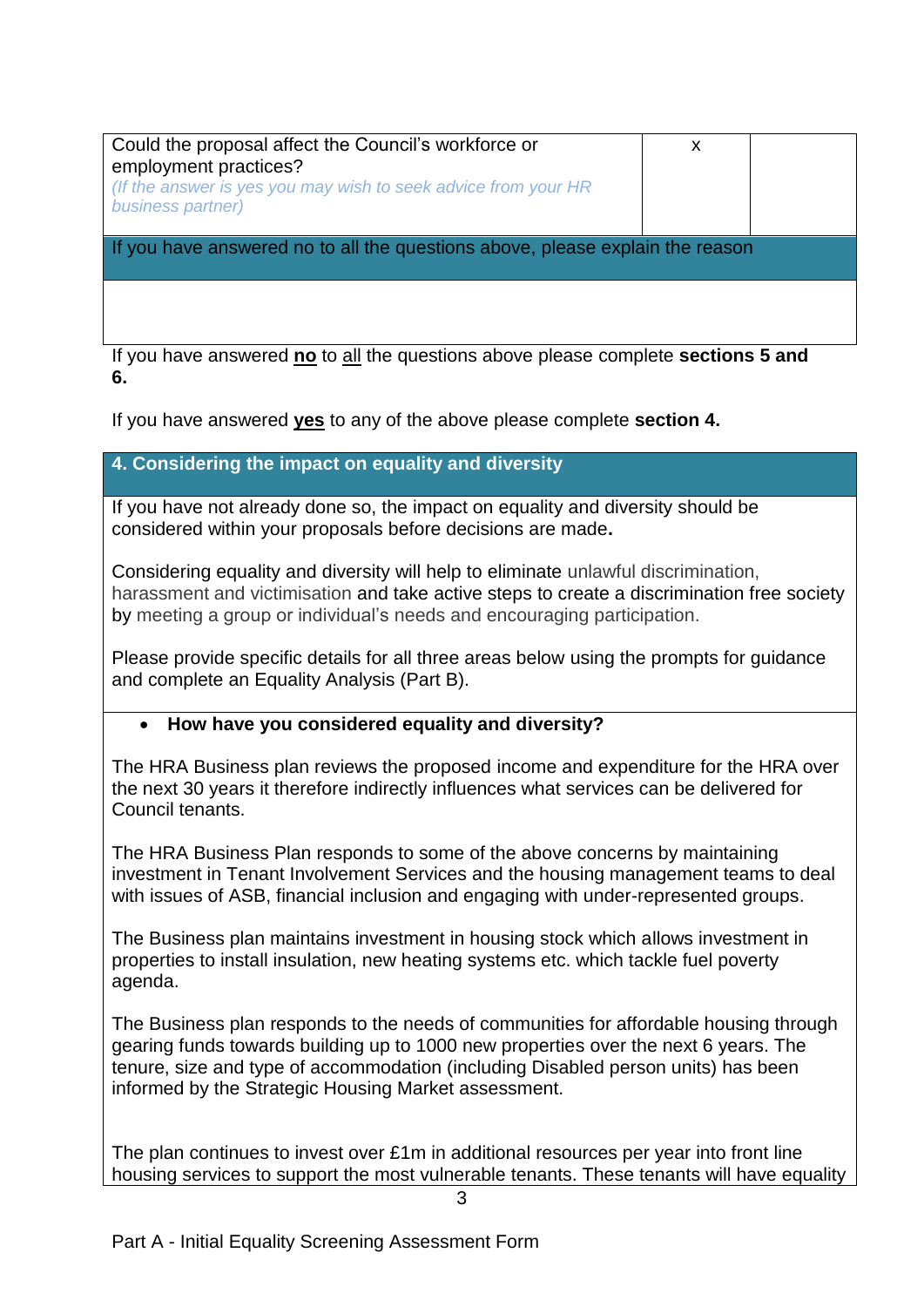characteristics. The Business plan itself does not commission services but details how the housing service will be funded and each service area has policies and strategies detailing how service will be delivered which will each have an Equality analysis.

## **Key findings**

The Council currently owns circa 20,000 homes, 544 leasehold homes and 3,375 garages with a turnover from rents and other sources approaching £84m per annum.

Circa 264,000 people live in Rotherham Borough, about half living in and around the main urban area of Rotherham. The remainder live in smaller towns such as Wath, Dinnington and Maltby, and in numerous large villages and rural communities, all of which have their own distinct identities.

120,600 Rotherham residents are in employment whilst 106,000 people have workplaces in the Borough, giving a net outflow of 14,700 workers. One in five workers who live in Rotherham are employed in Sheffield and another one in five work elsewhere outside Rotherham.

45,259 children attend 117 Rotherham schools.

Rotherham has a similar age profile to the national average and in common with the national trends, the population is ageing. Central Rotherham has a younger population than average whilst the more suburban and rural areas, mainly in the south of the borough, have older age profiles.

One in four residents (25.2%) are aged 60 years or over and 22,500 people (8.5%) are aged 75 years or over. Rotherham has 56,900 children aged 0-17 (21.6% of the population).

Rotherham's Black and minority ethnic (BME) population was 8.1% in 2011 and is now estimated at around 11%. The central area of Rotherham is far more ethnically diverse than the rest of the Borough. The largest minority ethnic group is Pakistani & Kashmiri (4% of the population), followed by the Slovak & Czech Roma (1.5% of the population). Rotherham also has smaller Black African, Indian, Chinese, Irish and Arab communities, all with between 500 and 2,000 people.

The 2011 Census showed that 56,588 (22%) of Rotherham's population had a long term health problem or disability and 11.3% said their day-to-day activities were limited a lot by long term conditions (8.3% nationally). In November 2016, 30,306 Rotherham residents (11.6%) claimed Disability Living Allowance (16,680), Personal Independence Payment (6,100) or Attendance Allowance (7,516).

One in six homes is rented from the council and although house prices have risen over the years, they are about half the national average.

Rotherham Borough has 63 councillors representing 21 wards. 43% of councillors are women and 5% are BME.

There are 30 parish councils in Rotherham covering half the population.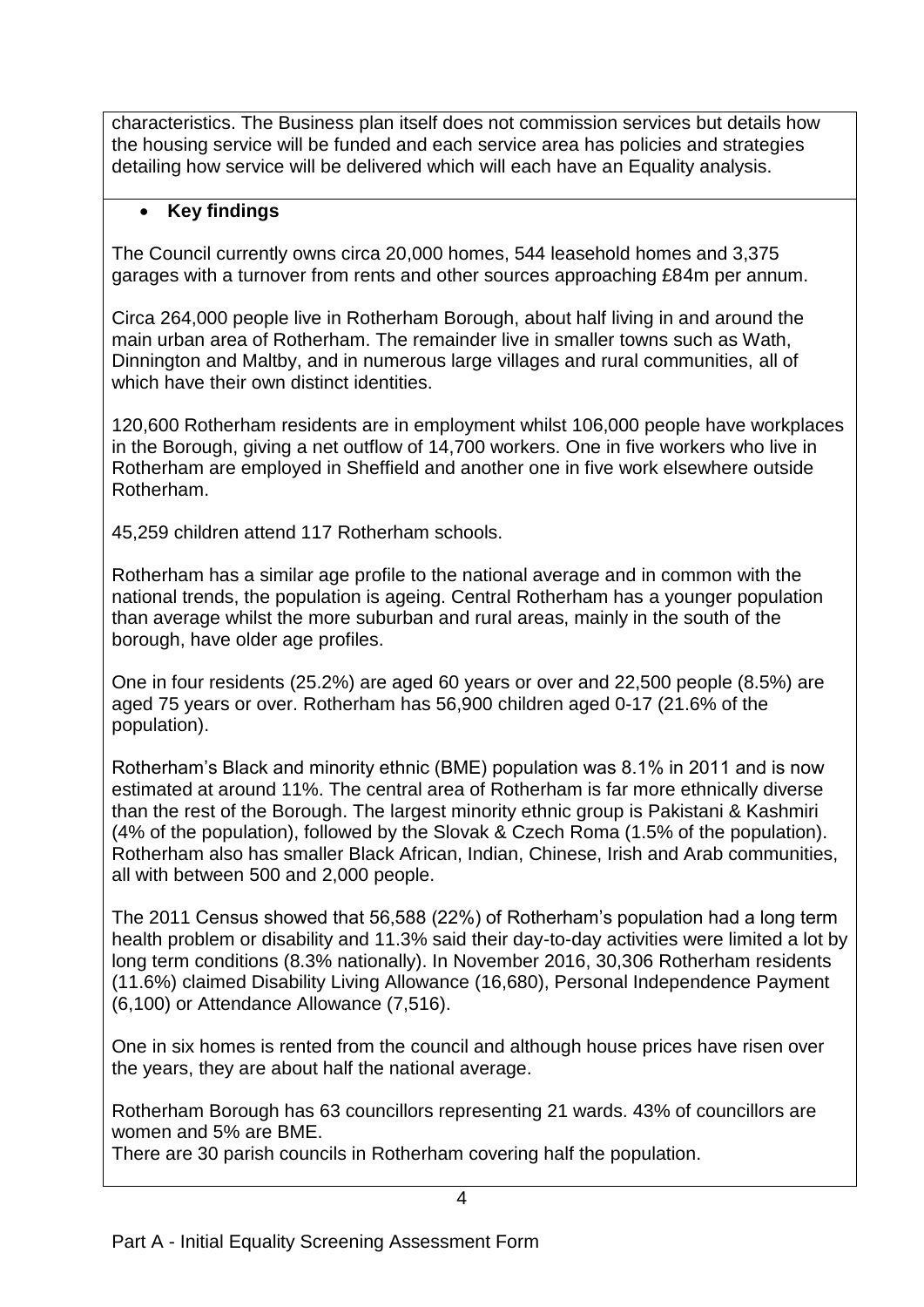Most neighbourhoods in Rotherham offer a good living environment and 78% of adults are satisfied with their local area as a place to live.

Despite improvements overall, some areas of Rotherham are affected by high economic and social deprivation. Rotherham is the 52nd most deprived district in England according to the Index of Multiple Deprivation 2015, which showed 19.5% of residents living in the 10% most deprived areas nationally.

Central Rotherham forms the main area of high deprivation although there are also pockets in Maltby, Rawmarsh, Dinnington, Thurcroft, Wath, Swinton and Aston. The main forms of deprivation affecting Rotherham are low levels of qualification, poor health, high rates of disability and high worklessness, notably long term sickness.

Adult qualification levels in Rotherham are below average, including the proportion of the population with higher qualifications which reflects Rotherham's industrial legacy. However, most pupils attending Rotherham's schools have attainment slightly above the national average. Rotherham colleges provide good quality further education and the new University Centre offer higher education courses.

The Housing Service undertakook a survey of tenants' views in 2019, referred to as the Star (Standard Tenant Assessment Response) Survey which supports how resources are targeted and allows the Council to benchmark satisfaction with other social housing providers. The most recent survey found:

- 80% of tenants are satisfied with the overall service provided.
- 80% of tenants are satisfied with the quality of their home.
- 78% of tenants believe their rent provides value for money.
- 48% of tenants were satisfied that their views were listened to and acted upon.
- Satisfaction with grounds maintenance and estate services were varied across the borough.

The HRA Business Plan responds to the above concerns by continuing to invest in Tenant Involvement Services and capacity in the housing management teams.

Members have been consulted on various aspects of the Housing Revenue Account Business Plan. Seminars and Workshops have been held on Housing Growth, Repairs and Maintenance, Universal Credit and Housing Policy updates. This has helped inform the proposed Business Plan.

### **Actions**

Monitor the demographics of tenants in rent arrears on a bi-annual basis Monitor the impact of the new build houses by analysis the number of lettings according to the tenants protected characteristic.

Monitor attendance of tenant engagement events.

Respond to consultation feedback through Planning Applications.

| Date to scope and plan your Equality Analysis: | 4/10/21 |
|------------------------------------------------|---------|
|------------------------------------------------|---------|